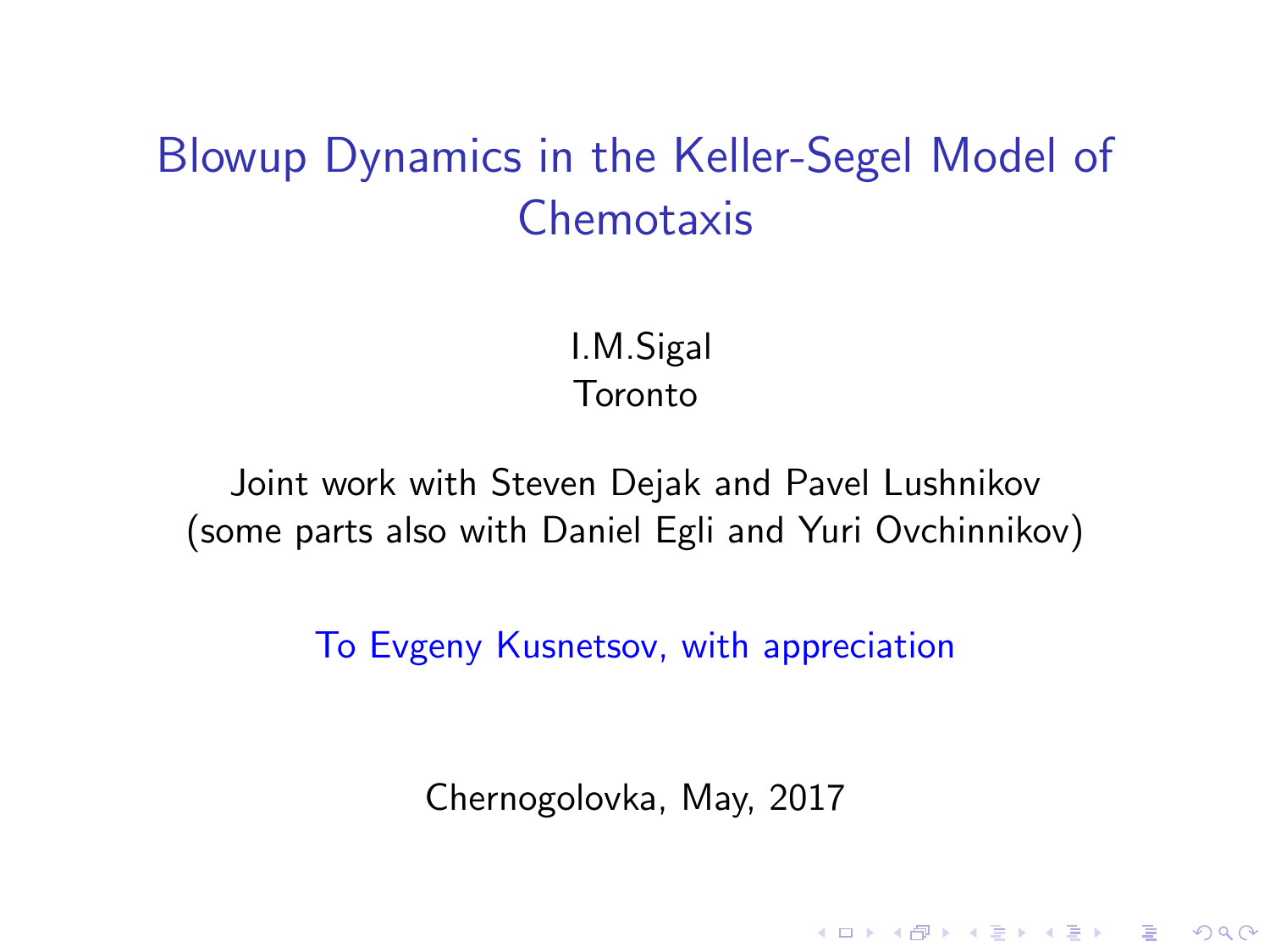### Chemotaxis

Chemotaxis is a directed movement of organisms in response to the concentration gradient of an external chemical signal and is common in biology.

The chemical signals either come from external sources or are secreted by the organisms themselves. The latter situation leads to aggregation of organisms and to the formation of patterns.

Chemotaxis underlies many social activities of micro-organisms, e.g. social motility, fruiting body development, quorum sensing and biofilm formation.

4 D > 4 P + 4 B + 4 B + B + 9 Q O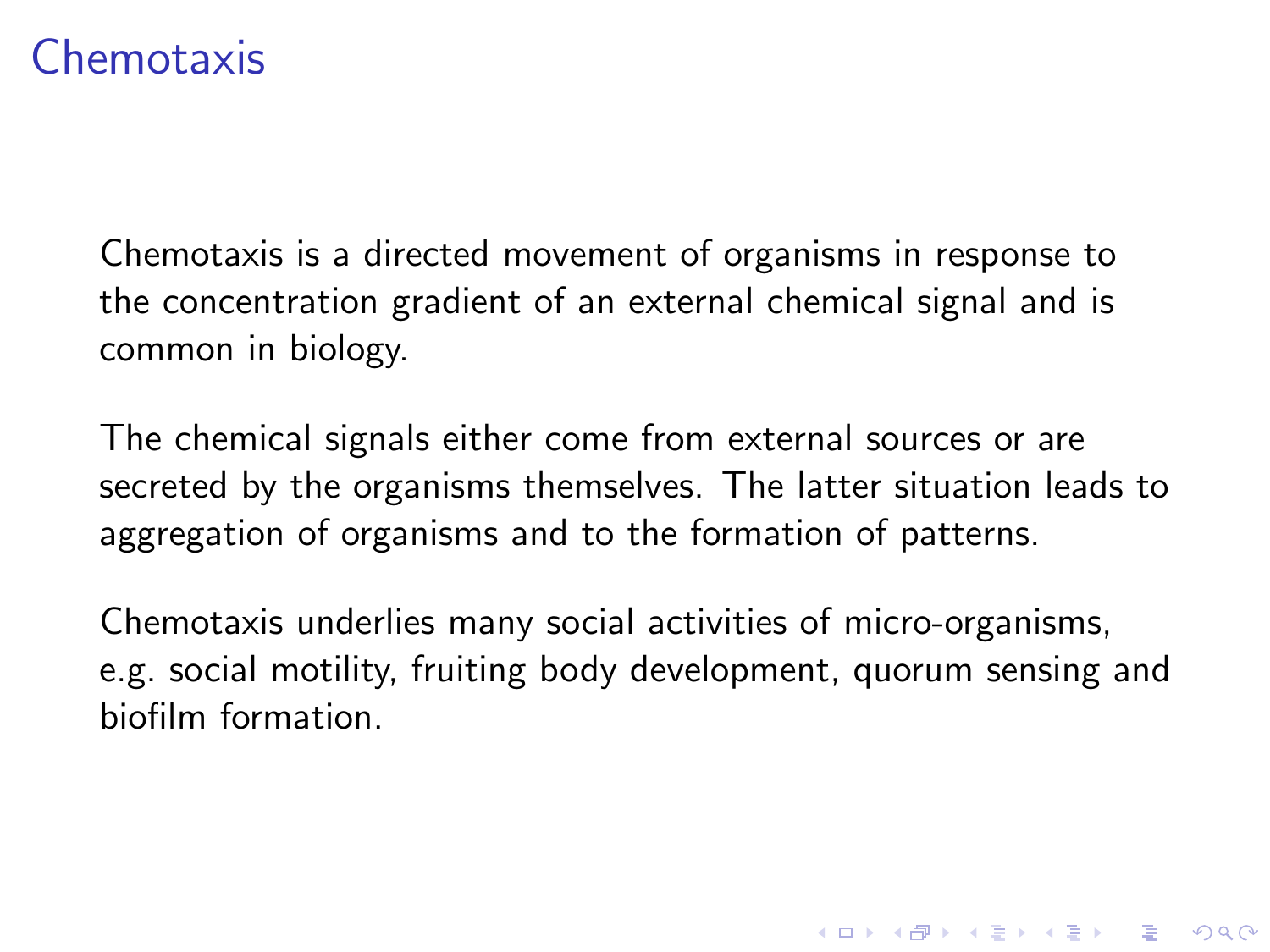## Chemotaxis: Examples

- $\triangleright$  Aggregation of bacteria (say, E. coli) under starvation conditions;
- ► Formation of multicellular structures of  $\sim 10^5$  cells by single cell bacterivores, when challenged by adverse conditions;

**K ロ ▶ K @ ▶ K 할 X X 할 X → 할 X → 9 Q Q ^** 

 $\blacktriangleright$  Formation of blood vessels.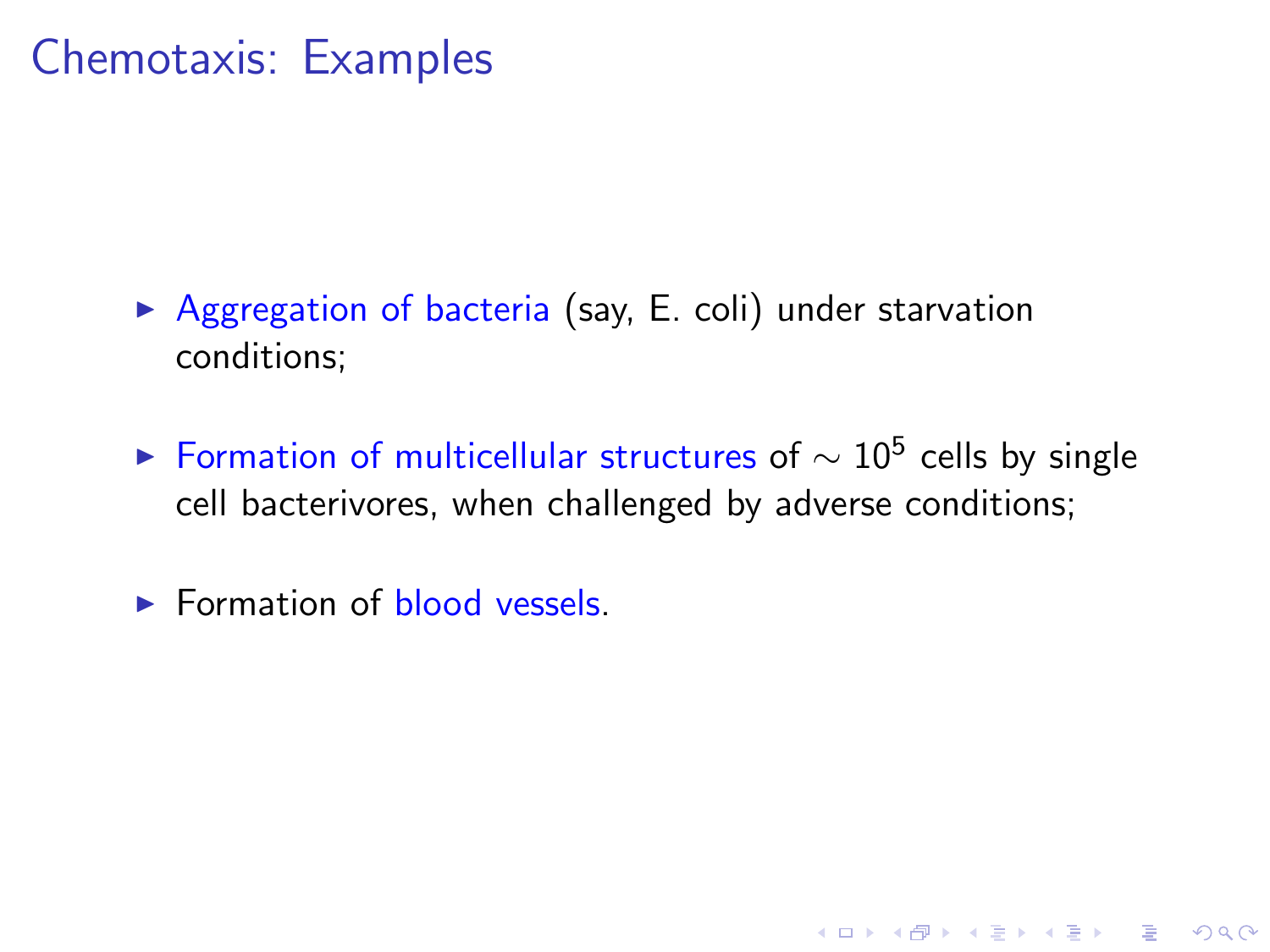## <span id="page-3-1"></span>Reduced Keller-Segel equations

Natural assumptions:

(a) the organism population is large and the individuals are small relative to the domain where they move (b) the chemical diffuses much faster than the organisms do

 $\implies$  the simplest model of the gradient detection mechanism:

$$
\frac{\partial \rho}{\partial t} = \Delta \rho - \nabla \cdot (\rho \nabla c), \n0 = \Delta c + \rho.
$$
\n(1)

4 D > 4 P + 4 B + 4 B + B + 9 Q O

<span id="page-3-0"></span>Here  $\rho(x, t)$  and  $c(x, t)$  are the organism density and chemical concentration.

Eq. [\(1\)](#page-3-0) also appear in the context of

- $\blacktriangleright$  stellar collapse
- $\blacktriangleright$  non-Newtonian complex fluids
- $\blacktriangleright$  crime patterns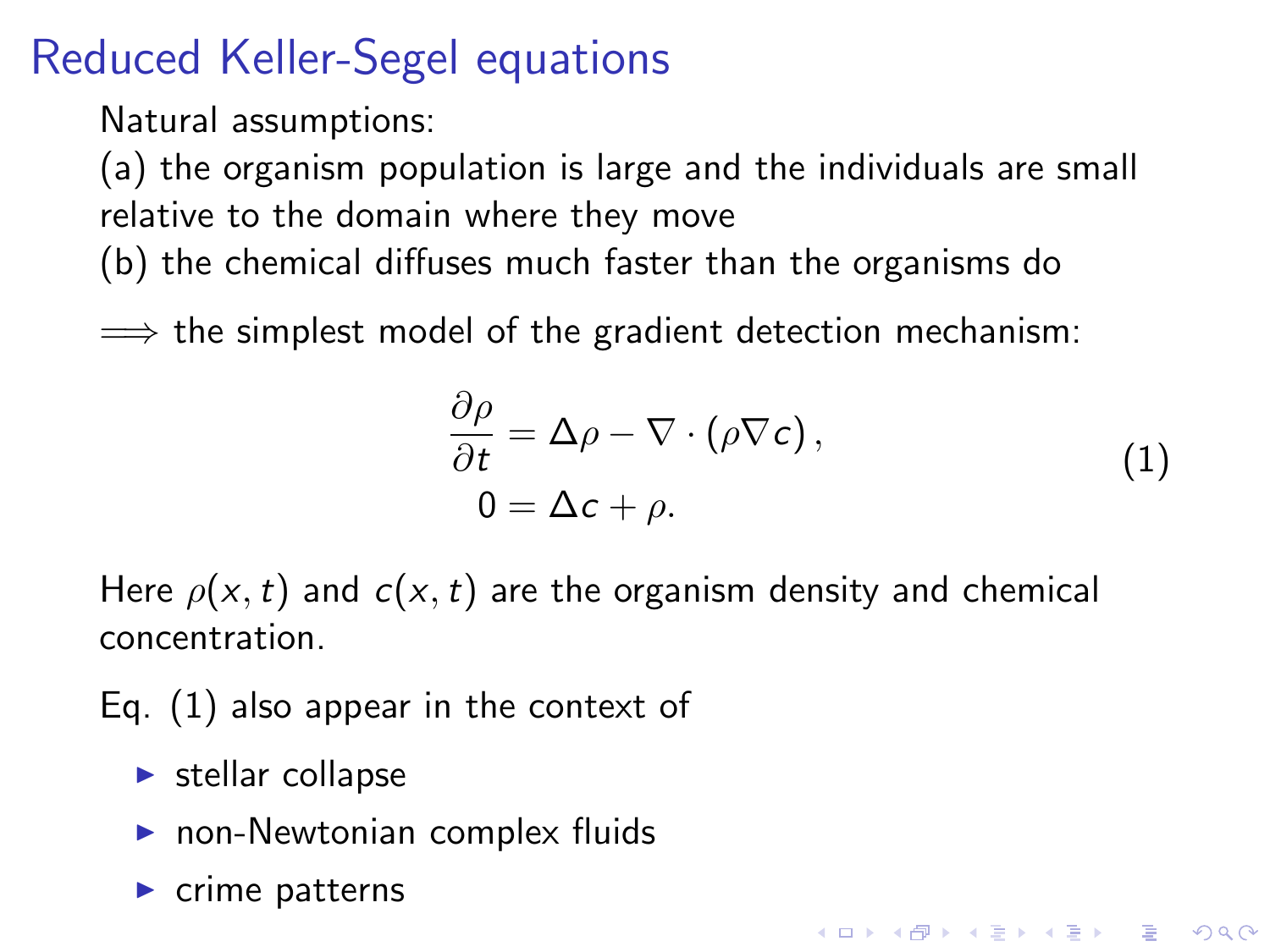## <span id="page-4-0"></span>Properties Keller-Segel equations

- ► Positivity preserv.:  $\rho_0(x) \geq 0 \Longrightarrow \rho(x, t) \geq 0$  (max. pr.).
- $\blacktriangleright$  Mass (number) conservation:

$$
\int_{\Omega} \rho(x,t) dx = \int_{\Omega} \rho(x,0) dx.
$$

Scaling invariance: if a pair  $\rho(x, t)$  and  $c(x, t)$  is a solution to KS, then for any  $\lambda > 0$  so is the pair

$$
\lambda^{-2} \rho \left( \lambda^{-1} x, \lambda^{-2} t \right) \text{ and } c \left( \lambda^{-1} x, \lambda^{-2} t \right). \tag{2}
$$

► Gradient property:  $\partial_t \rho = -\text{grad }\mathcal{F}(\rho)$ , with the energy

$$
\mathcal{F}(\rho) = \int_{\mathbb{R}^2} \left[ -\frac{1}{2}\rho(-\Delta)^{-1}\rho + \rho \ln \rho \right] dx.
$$
 (3)

 $=$   $\Omega$ 

and the metric  $\langle v, w \rangle_J := \langle v, J^{-1}w \rangle_{L^2}, J := -\nabla \cdot \rho \nabla.$ Hence (a)  $\mathcal{F}(\rho)$  decreases under the evolution and (b) the crit[ic](#page-3-1)al p[o](#page-5-0)ints [of](#page-22-0)  $\mathcal{F}(\rho)$  are static [sol](#page-5-0)[u](#page-3-1)[ti](#page-4-0)o[ns](#page-0-0) of [K](#page-0-0)[S.](#page-22-0)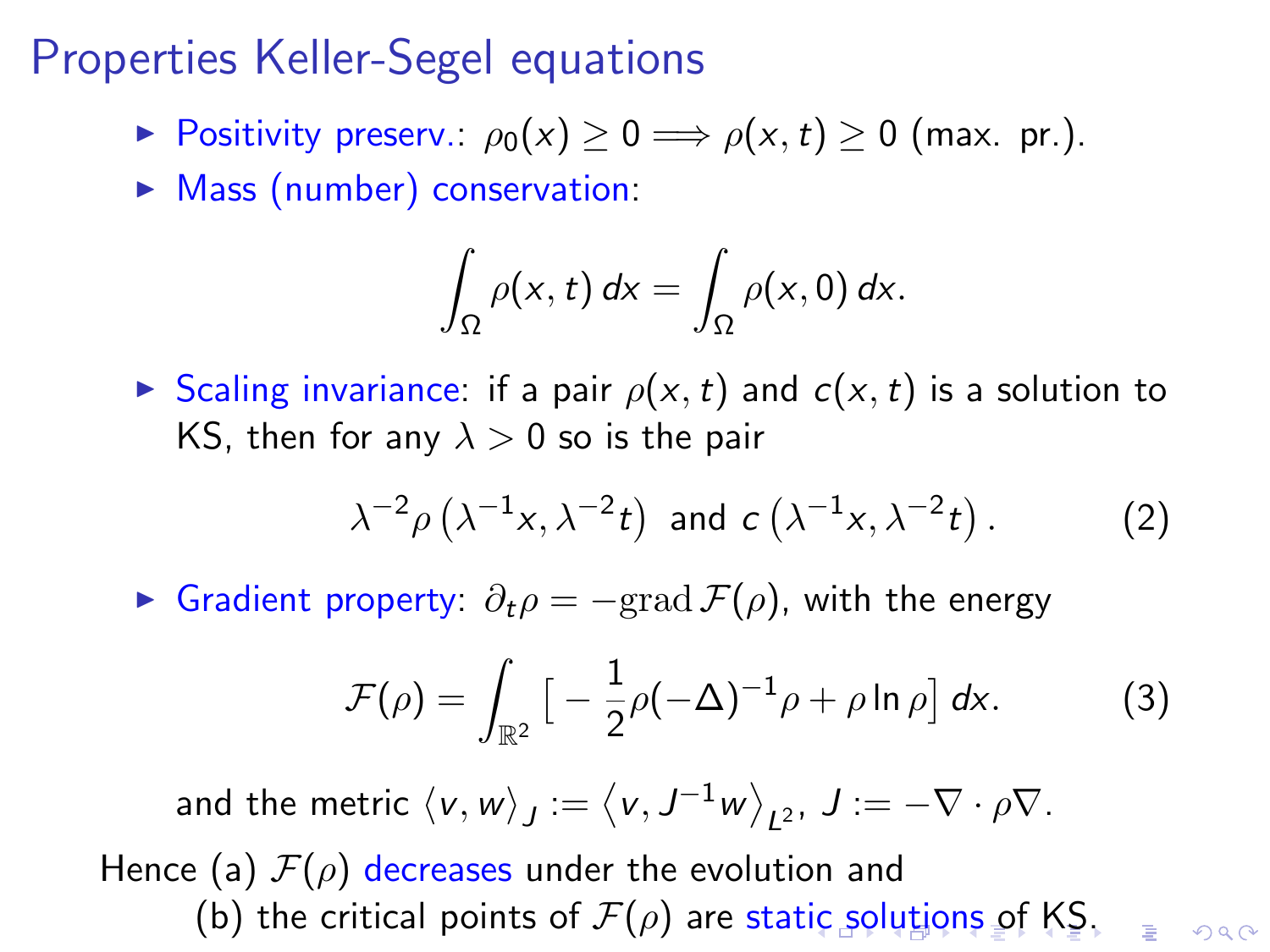#### <span id="page-5-0"></span>Critical dimension

Under the scaling above, the total mass changes as

$$
\int \frac{1}{\lambda^2} \rho\left(\frac{1}{\lambda}x, t\right) dx = \lambda^{(d-2)} \int \rho(x, t) dx.
$$

One expects (a) global existence for  $d = 1$ , (b) possible critical collapse for  $d = 2$  and (c) supercritical collapse for  $d > 2$ .

For  $d = 2$ , KS has a radially symmetric static solution (Wol, Vel):

$$
R(x) := \frac{8}{(1+|x|^2)^2},\tag{4}
$$

**KORKAR KERKER EL VOLO** 

and therefore, by the scaling invariance, the one-parameter family of radially symmetric static solutions,

$$
R_{\lambda}(x)=\frac{1}{\lambda^2}R(\frac{1}{\lambda}x).
$$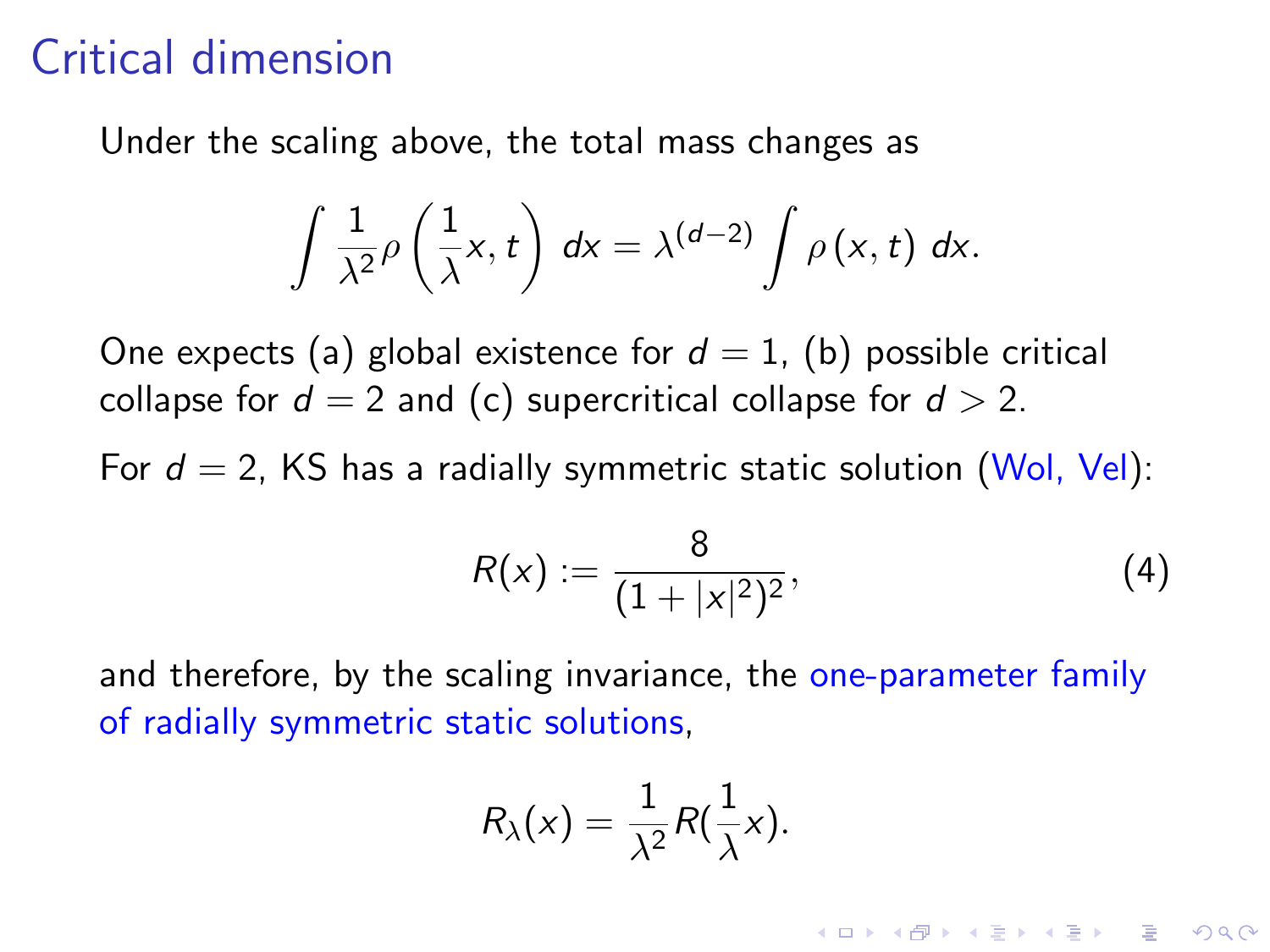## Key previous results

Consider the critical dimension  $d = 2$ . Recall, for  $d = 2$ , KS has a radially symmetric static solution,  $R(x)$ .

The total mass of R is  $M = \int R(x) d^2x = 8\pi$ . This mass turns out to be the threshold separating a regular behavior and a breakdown of the solution:

- $\blacktriangleright$  (Blanchet, Dolbeault, Perthame) If the initial total mass satisfies  $M:=\int_{\mathbb{R}^2} \rho_0\,dx \leq 8\pi$ , then the solution to KS exists globally and, for  $M:=\int_{\mathbb{R}^2} \rho_0\,d\mathsf{x} < 8\pi$ , converges to 0, as  $t\to\infty$ :
- $\blacktriangleright$  (Biler) If the initial total mass satisfies  $M:=\int_{\mathbb{R}^2}\rho_0\,dx> 8\pi,$ then the solution to KS breaks down in finite time.

**AD A 4 4 4 5 A 5 A 5 A 4 D A 4 D A 4 P A 4 5 A 4 5 A 5 A 4 A 4 A 4 A**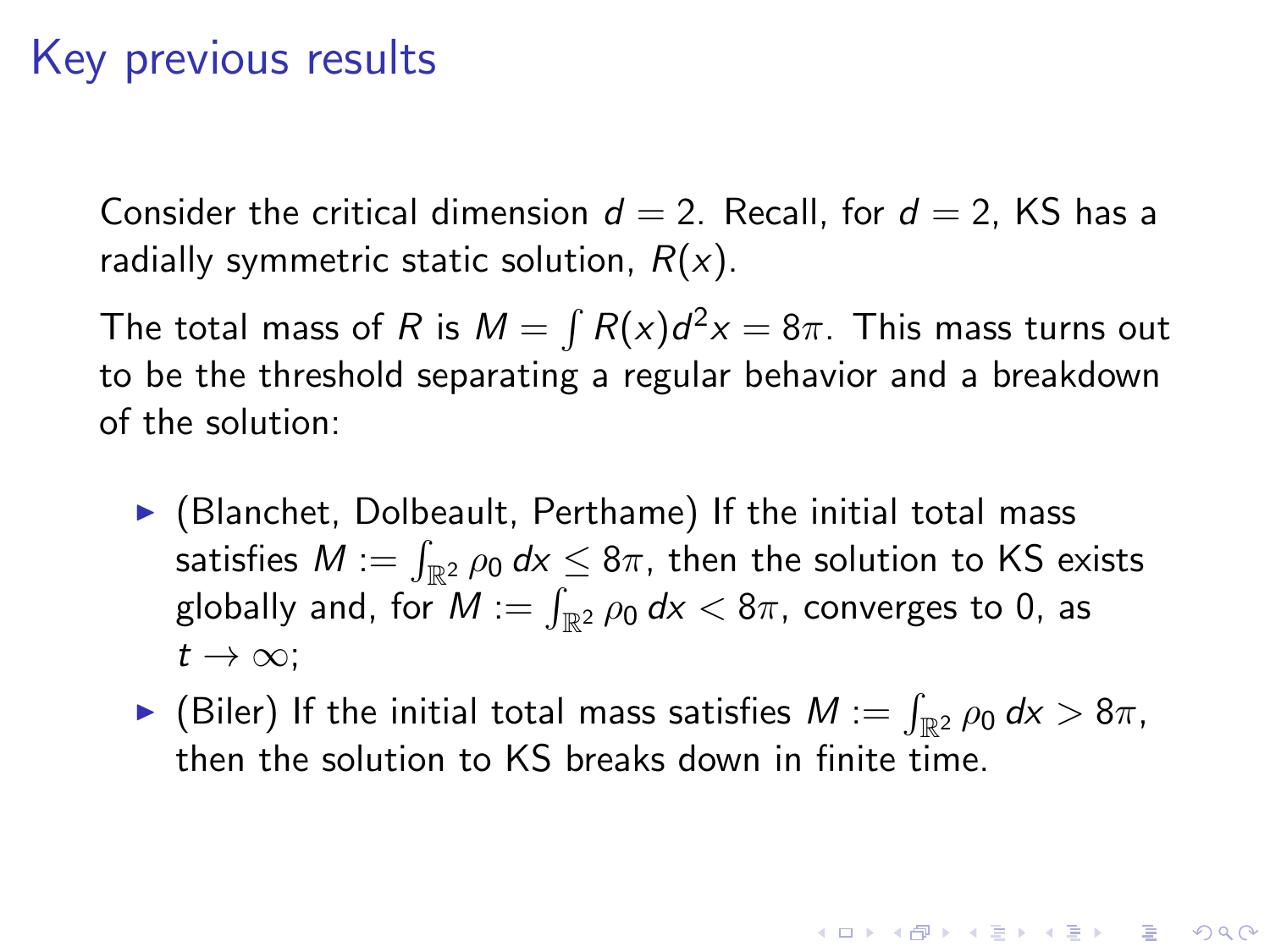### $M < 8\pi$ : Existence argument

To investigate the long-time behaviour of KS, we follow Blanchet, Dolbeault, Perthame et al and compute the change in the entropy

$$
\partial_t \int \rho \ln \rho = -4 \int |\nabla \sqrt{\rho}|^2 + \int \rho^2
$$
  
entropy dissipation entropy production

.

**KORKAR KERKER EL VOLO** 

Depending on whether the entropy dissipation or the entropy production wins we expect either dissipation or the collapse.

The Nirenberg - Gagliardo inequality (the dimension  $n = 2$ ),

$$
\int \rho^2 \leq c_{\text{gn}} \int |\nabla \sqrt{\rho}|^2
$$

shows the dissipation wins if  $\mathit{Mc}_{\mathrm{gn}} < 4$  (here  $\mathit{M} = \int \rho$ ).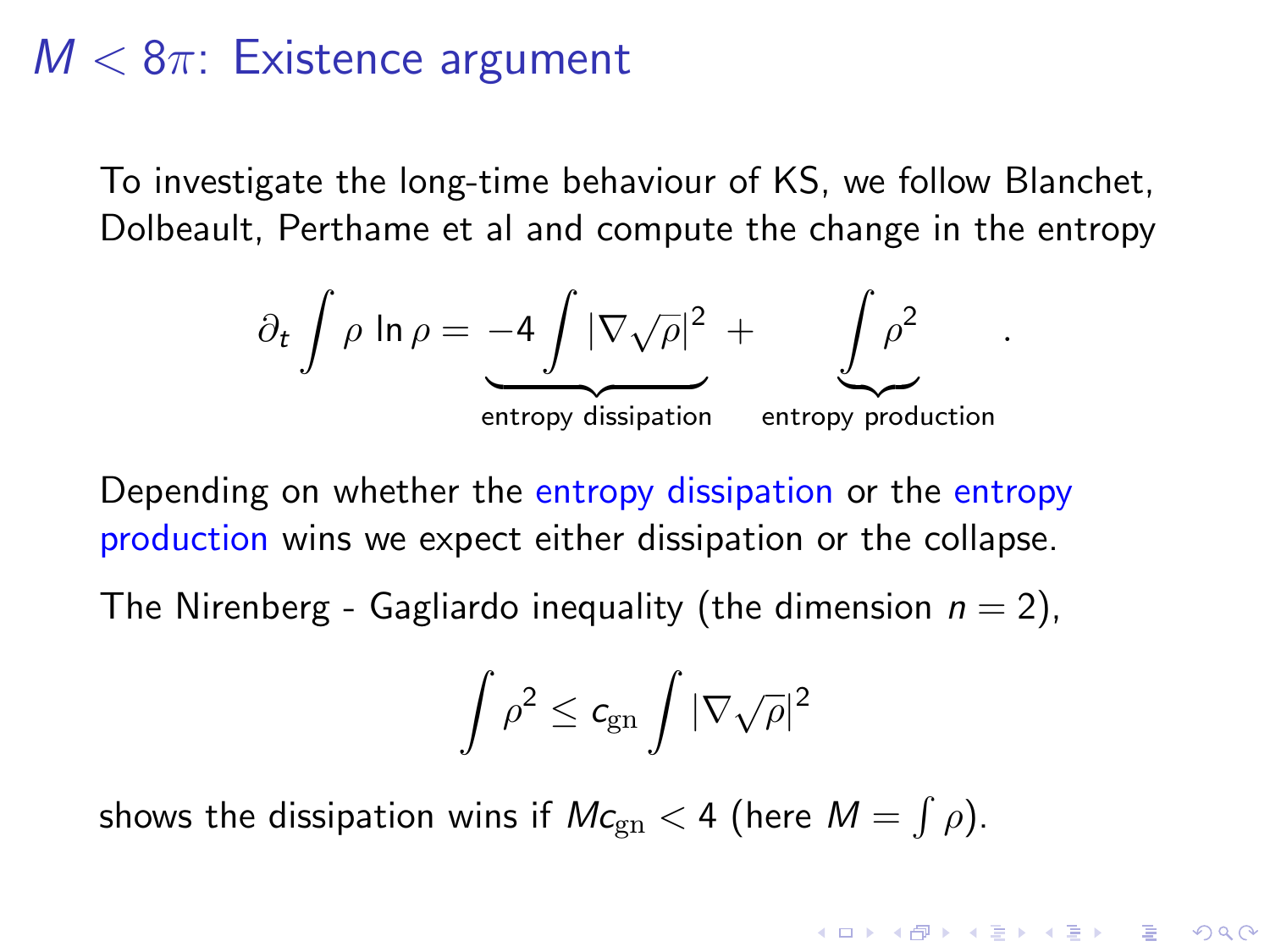### $M < 8\pi$ : Existence argument

To sharpen this result, one uses the logarithmic Hardy-Littlewood-Sobolev inequality (the dimension  $n = 2$ )

$$
\mathcal{F}(\rho) \ge \left(\frac{1}{(M/8\pi)} - 1\right) \int \rho(-\Delta)^{-1} \rho - C(M),\tag{5}
$$

where  $M := \int \rho$  and  $\,\mathcal{C}(M) := M(1 + \log \pi - \log M).$  and that the free energy decreases,  $\mathcal{F}(\rho) \leq \mathcal{F}(\rho_0)$ , under the evolution to obtain the sharp entropy bound (Dolbeault, ....)

$$
(1-M/8\pi)\int \rho \log \rho \leq \mathcal{F}(\rho_0)-\frac{1}{4\pi}C(M),
$$

which, in turn, leads the global existence for  $M \leq 8\pi$ .

To obtain the asymptotics of  $\rho$  one uses the more precise relation  $\partial_t \mathcal{F}(\rho) = - \int \rho |\nabla \ln \rho - \nabla c|^2.$ 

4 D > 4 P + 4 B + 4 B + B + 9 Q O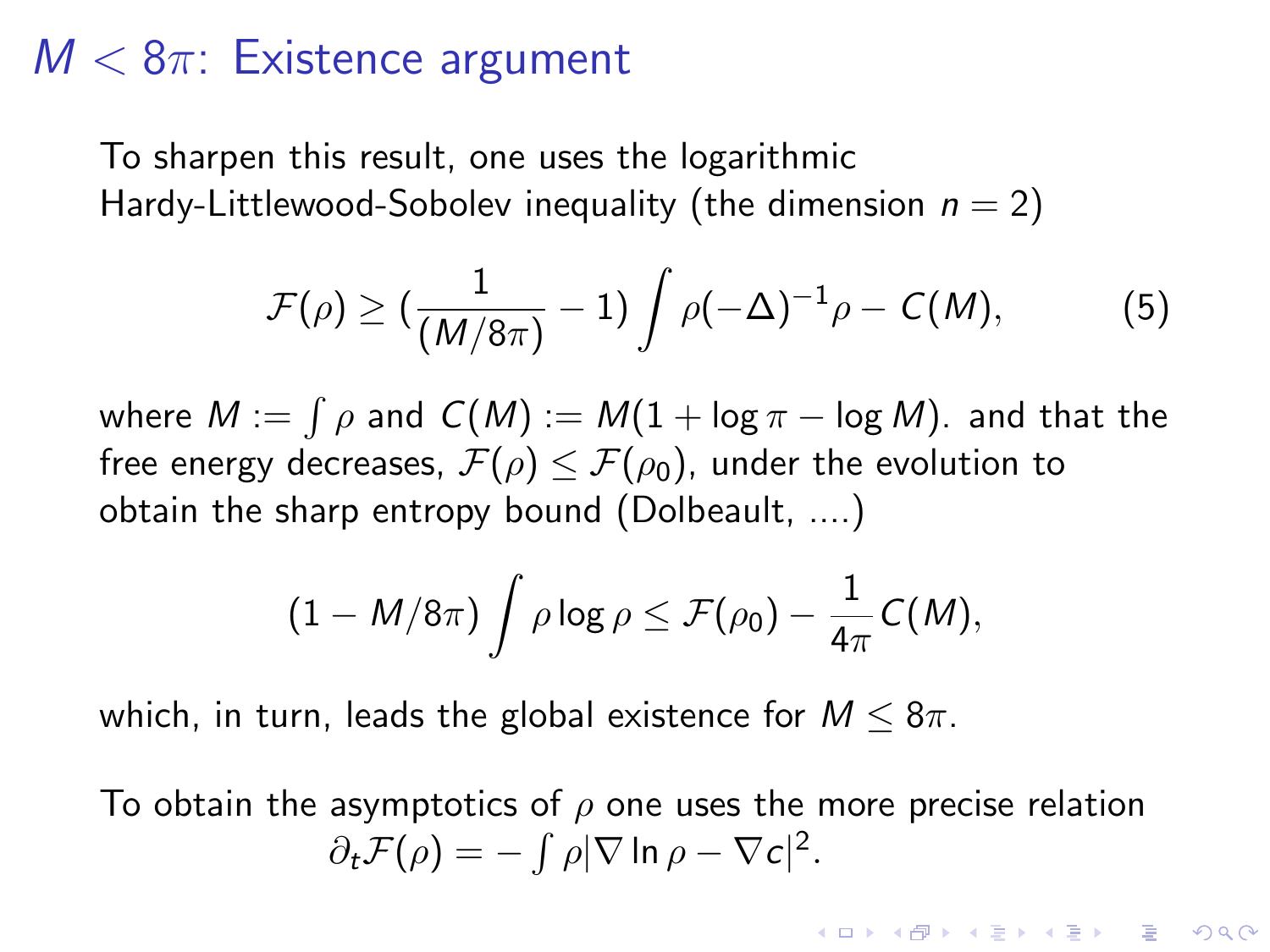#### Virial relation

Differentiating the second moment,  $W(t):=\int_{\mathbb{R}^2}x^2\rho(x,t)\,dx$ , of the density  $\rho$ , one arrives at the virial relation

$$
\partial_t W = 4M(1-\frac{1}{8\pi}M),
$$

which shows how the mass threshold  $M_* = 8\pi$  enters the dynamics:

If  $M > 8\pi$ , then the right hand side is constant and negative, and hence, W becomes negative in finite time  $\Rightarrow$  contradiction, since  $\rho(t) \geq 0$ . Thus, if  $M > 8\pi$ , then the solution  $\rho$  breaks down in a finite time.

Our goal now is to investigate how this breakdown takes place.

**KORKAR KERKER EL VOLO**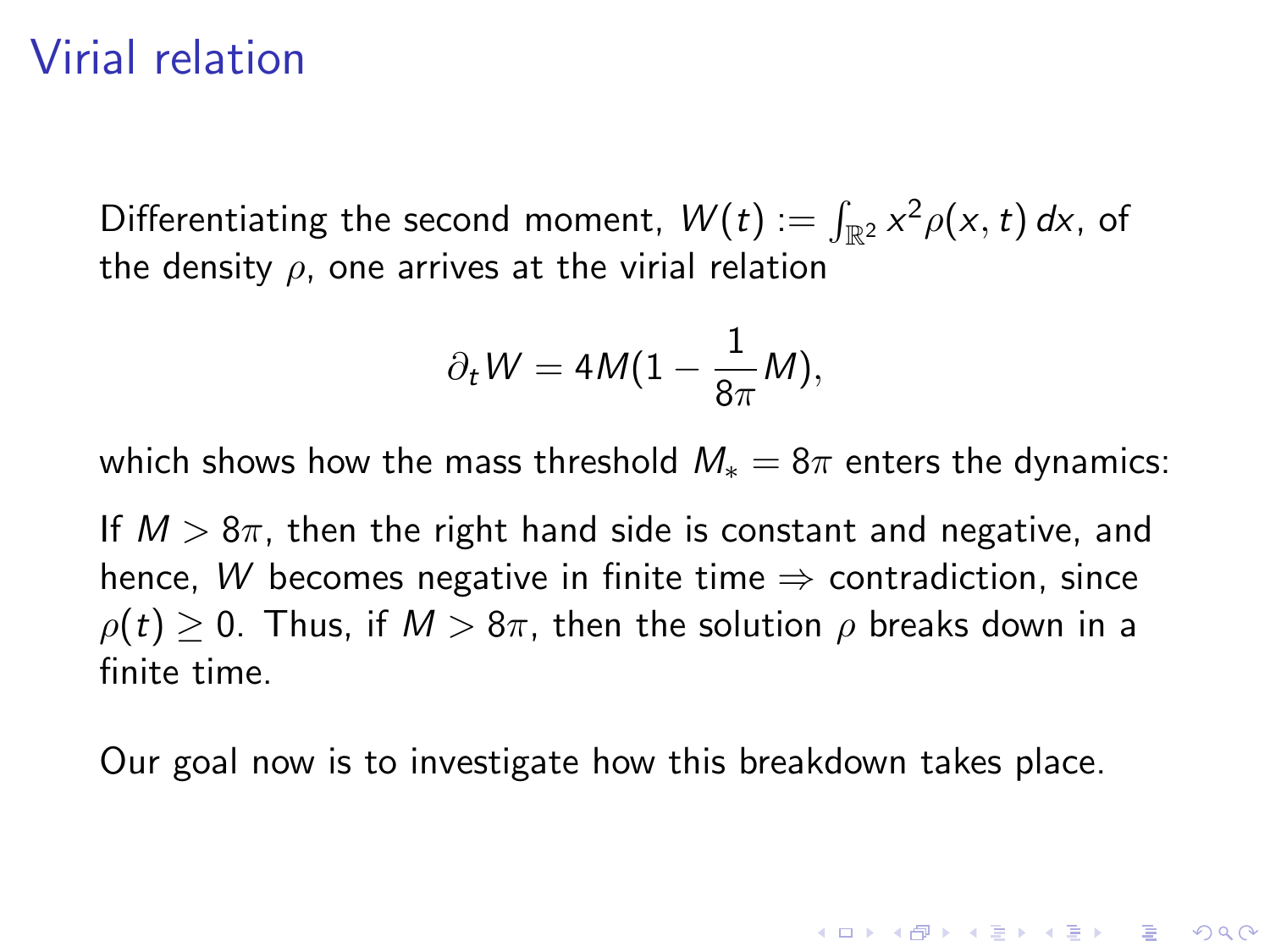### $M > 8\pi$ : Rescaling

Recall that KS has the manifold of static solutions

$$
\mathcal{M}_{\text{stat}} := \{ \frac{1}{\lambda^2} R(x/\lambda) \mid \lambda > 0 \}. \tag{6}
$$

Assuming this manifold is stable, one can slide along it either in the direction  $\lambda \to \infty$  (dissipation) or in the direction  $\lambda \to 0$  (collapse).

To analyze the long time dynamics, we pass to the reference frame evolving (say, collapsing) with the solution, by introducing the adaptive blowup variables,

$$
y = \frac{x}{\lambda(t)} \text{ and } \tau = \int_0^t \frac{1}{\lambda^2(s)} ds,
$$
 (7)

**KORKAR KERKER EL VOLO** 

and  $\lambda : [0, T] \rightarrow [0, \infty)$ ,  $T > 0$  (compression or dilatation parameter), such that  $\lambda(t) \to 0$  and  $\tau \to \infty$ , as  $t \uparrow T$ .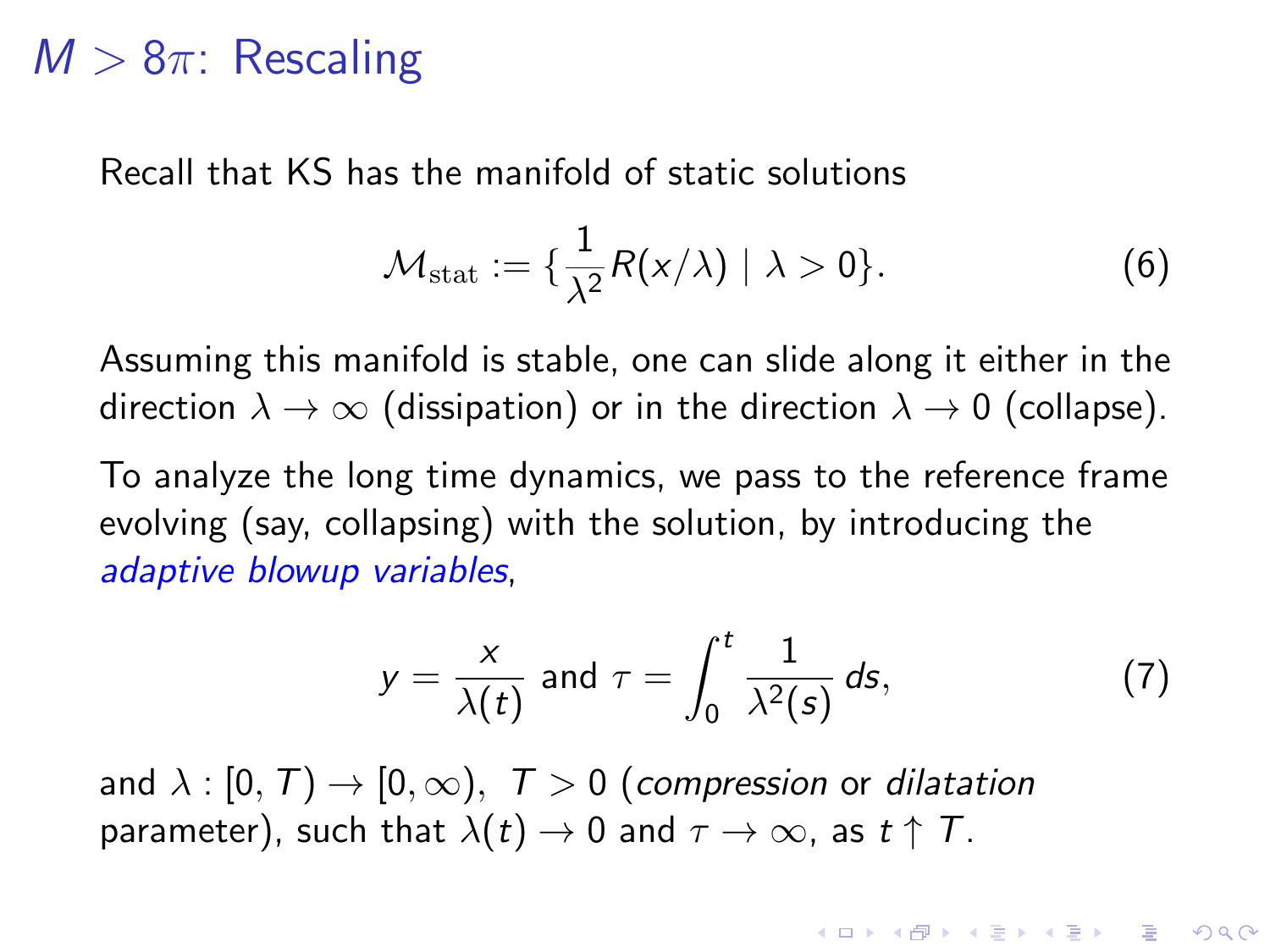#### Rescaled Equation

The advantage of passing to blowup variables is that the function

$$
u(y,\tau)=\lambda^2(t)\rho(x,t) \quad \text{with} \quad y=\frac{r}{\lambda(t)} \& \tau=\int_0^t \frac{1}{\lambda^2(s)} ds,
$$

is expected to be *bounded* and the blowup time is eliminated from consideration: the new time  $\tau \to \infty$  (it is mapped to  $\infty$ ).

Writing KS in blowup variables and letting  $v(y, \tau) = c(x, t)$ , we find the equation for the rescaled bio mass density function

<span id="page-11-0"></span>
$$
\partial_{\tau} u = \Delta_{y} u - \nabla \cdot (u \nabla v) - a \nabla_{y} \cdot (yu), \qquad (8)
$$

where  $a:=-\dot\lambda\lambda.$  The blowup problem for KS is mapped into the problem of *asymptotic dynamics of solitons* for the equation [\(8\)](#page-11-0).

Now, one can forget about  $\lambda$  and consider [\(8\)](#page-11-0) as an equation for u and a and then find  $\lambda$ , by solving  $-\lambda\lambda = a$ , given  $\lambda(0) = \lambda_0$ .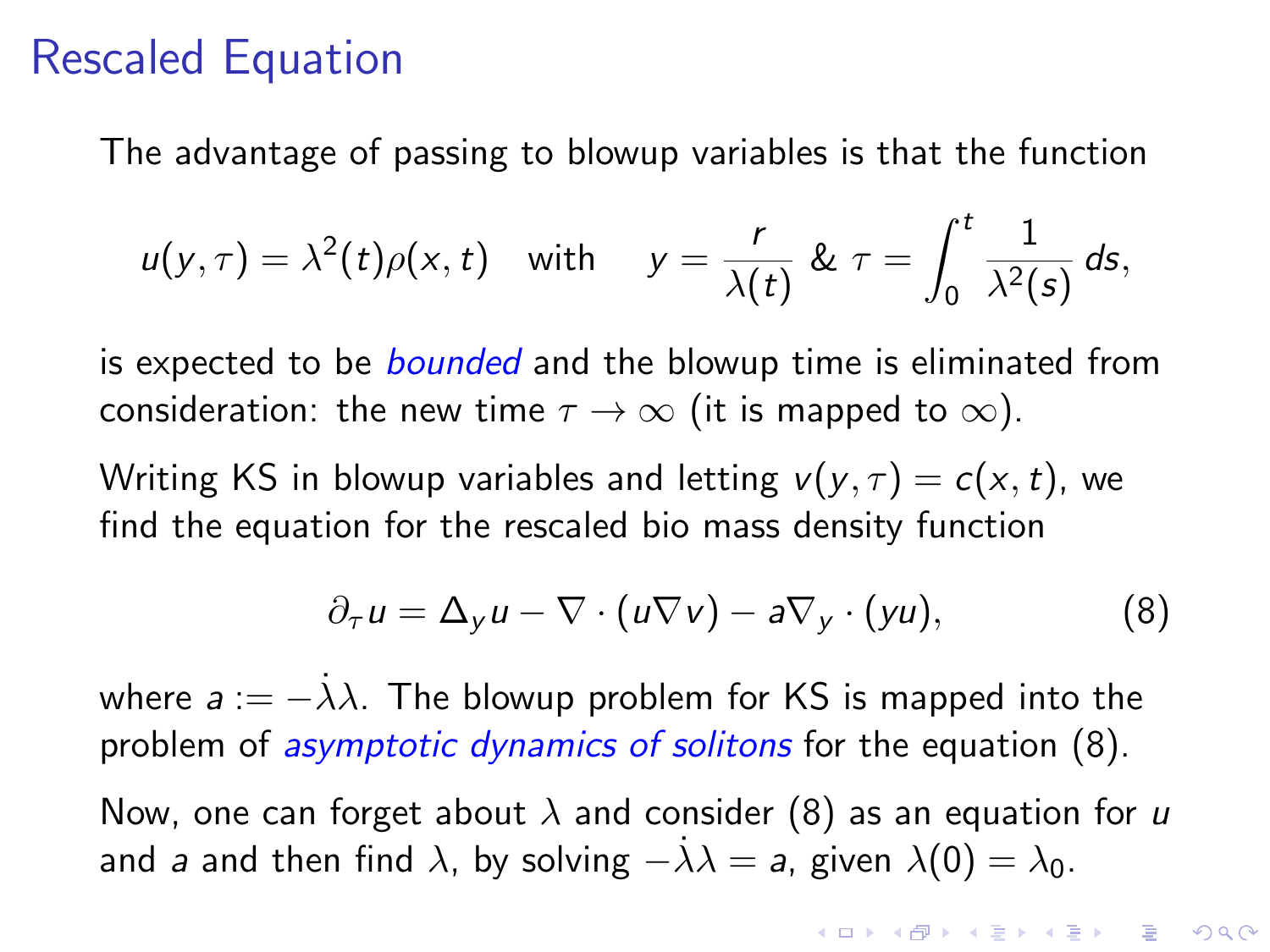# Stability analysis for  $R(y)$

The rescaled KS involves two unknowns,  $u$  and  $a$ , and has the static solution  $(R(y), a = 0)$ .

To investigate stability of  $R$ , we linearize the rescaled KS around  $(R, a) \Rightarrow$  the linear operator (cf. Wolansky)

$$
L_a = -\Delta - \nabla \cdot ((\nabla \Delta^{-1} R) + R \nabla \Delta^{-1}) + a \nabla \cdot y. \tag{9}
$$

 $L<sub>a</sub>$  is the hessian of the modified free energy functional

$$
\mathcal{F}_a(u) = \int_{\mathbb{R}^2} \left[ -\frac{1}{2} u(-\Delta)^{-1} u + u \ln u - \frac{a}{2} |y|^2 u \right] dx \tag{10}
$$

at  $(R, a)$  and therefore it is self-adjoint in the inner product  $\langle v, w \rangle_{J_R} := \langle v, J_R^{-1} w \rangle_{L^2}$ , where  $J_R := -\nabla \cdot R \nabla > 0$ .

The operator  $L_a$  commutes with the rotations  $\implies$ 

$$
L_a=\oplus_{m\geq 0}L_{am}.
$$

**KORKAR KERKER EL VOLO**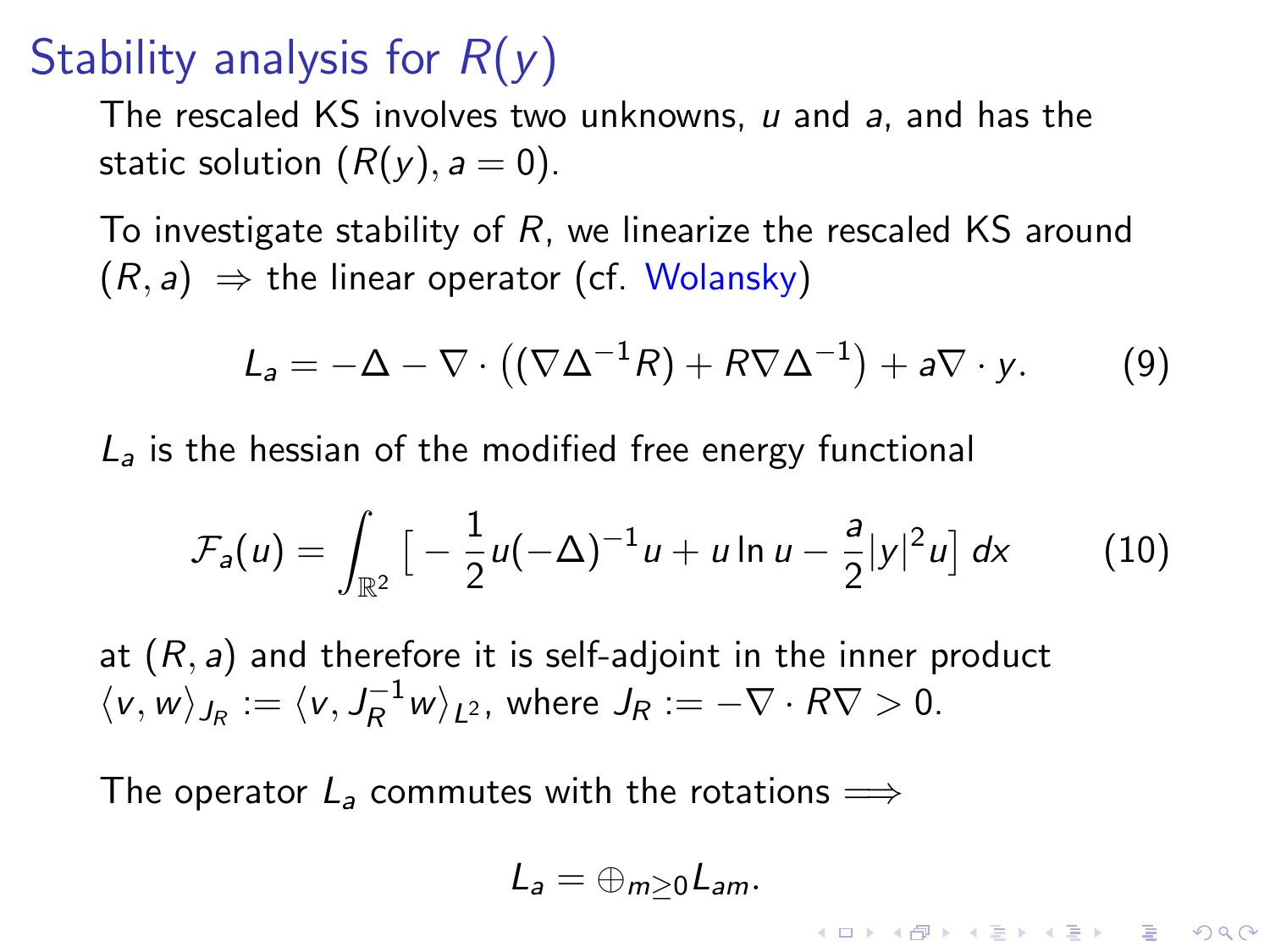### Spectrum of the linearized map

DLOS have shown that  $L_{a0}$  (the radially symmetric part) has

- ► one negative eigenvalue  $-2a + \frac{a}{\ln \frac{1}{2}} + O(a \ln^{-2} \frac{1}{a})$ a (due to breaking of the scale covariance);
- $\triangleright$  one near zero eigenvalue (due to the shape instability);

**AD A 4 4 4 5 A 5 A 5 A 4 D A 4 D A 4 P A 4 5 A 4 5 A 5 A 4 A 4 A 4 A** 

► the third eigenvalue is  $2a + \frac{2a}{\ln \frac{1}{a}} + O(a \ln^{-2} \frac{1}{a})$ (positive, but vanishing as  $a \rightarrow 0$ ).

(The perturbation (adiabatic) parameter:  $\frac{1}{\ln \frac{1}{\tilde{\sigma}}}.$ )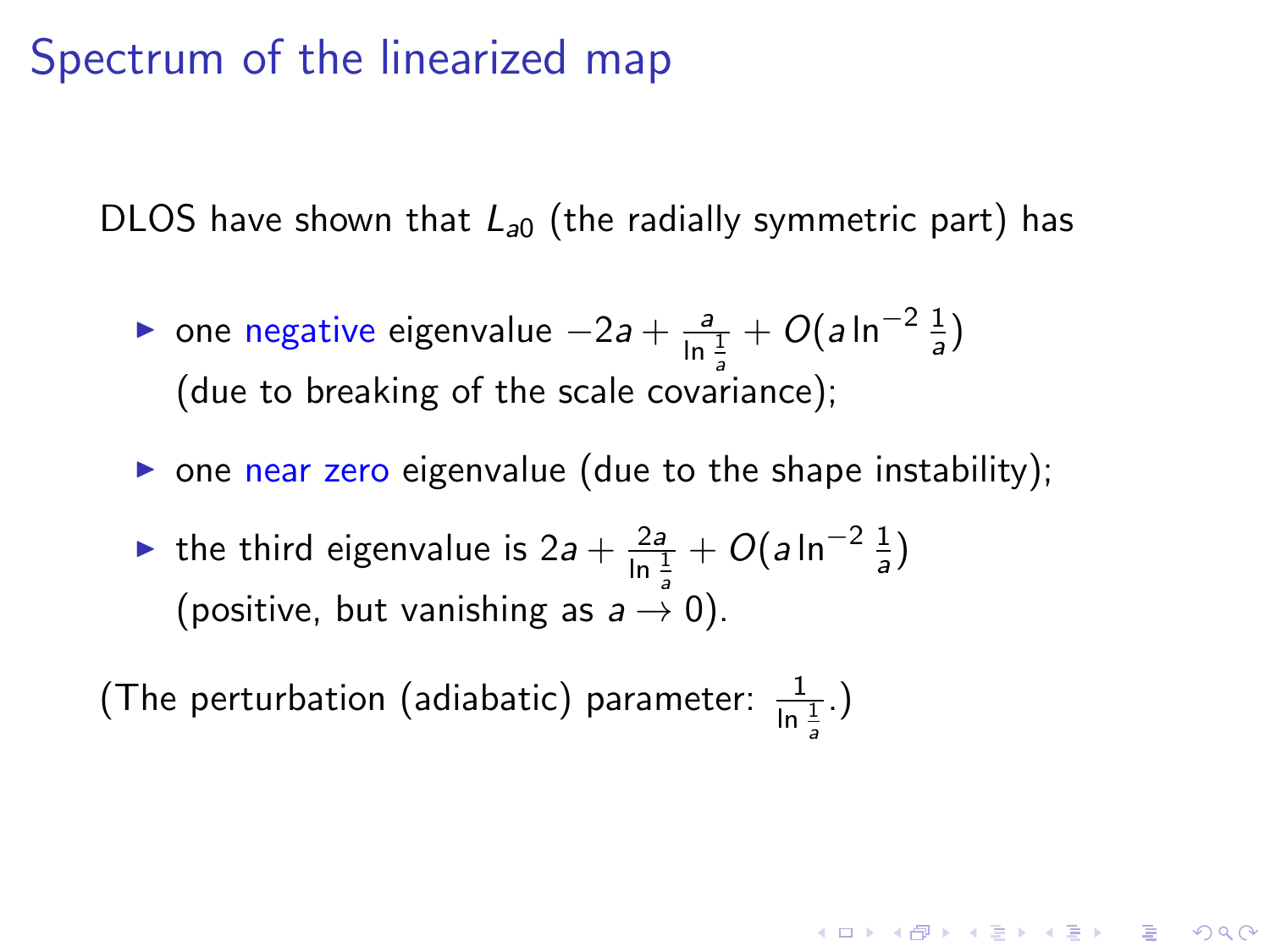#### Dressing up the leading term

 $\exists$  non-positive EVs  $L_a \Rightarrow \mathcal{M}_{\text{stat}} := \{ \frac{1}{\lambda^2} R(x/\lambda) \mid \lambda > 0 \}$  is unstable (with one unstable direction) and we have to construct a one-parameter deformation of it.

The simplest deformation of  $R(\mathsf{y}) := \frac{8}{(1+|\mathsf{y}|^2)^2}$  is

$$
R_{bc}(y) := \frac{8b}{(c+|y|^2)^2},\tag{11}
$$

with  $b > 1$ , b and c close to 1 and with an extra relation between the parameters a, b and  $c \implies$ a two-param. family of approx. solutions to the rescaled  $KS \implies$ 

the deformation (or almost center-unstable) manifold

$$
\mathcal{M}_{\text{stat deform}} := \{ (1/\lambda^2) R_{bc}(x/\lambda) \mid \lambda > 0, b, c \}. \tag{12}
$$

This manifold absorbs all unstable/neutral degrees of freedom. The previous result gives the *linear stability* of  $\mathcal{M}_{\text{stat}}$  deform in the radially symmetric case. **AD A 4 4 4 5 A 5 A 5 A 4 D A 4 D A 4 P A 4 5 A 4 5 A 5 A 4 A 4 A 4 A**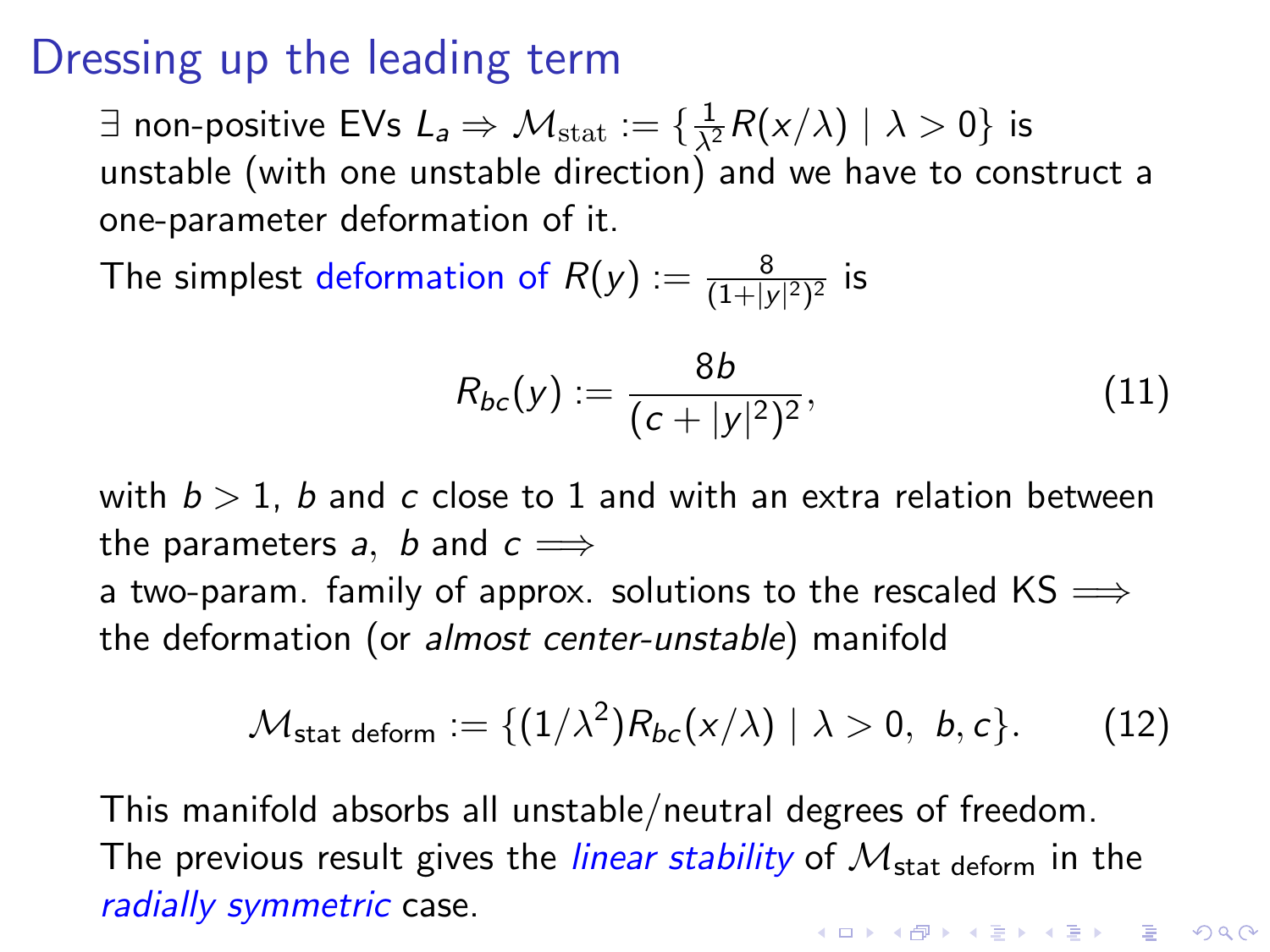#### Splitting the solution

We expect that the solution to the rescaled KS approaches the manifold  $\mathcal{M}_{\text{stat}}$  deform, as  $\tau \to \infty$ .

Hence we decompose the solution  $u(y, \tau)$  to the rescaled KS as

$$
u(y,\tau) = \underbrace{R_{b(\tau)c(\tau)}(y)}_{\text{leading term, finite dim}} + \underbrace{\phi(y,\tau)}_{\text{fluctuation, infinite dim}}, \qquad (13)
$$

and require that the fluctuation  $\phi(y, \tau)$  is orthogonal to the tangent space of  $\mathcal{M}_{\mathsf{stat}}$  <sub>deform</sub> at  $R_{b(\tau) c(\tau)}(y)$ ,

$$
\langle \partial_{b,c} R_{b(\tau)c(\tau)}(\cdot), \phi(\cdot, \tau) \rangle = 0.
$$

The leading term,  $R_{b(\tau)c(\tau)}(y)$ , and the fluctuation,  $\phi(y,\tau)$ , evolve on a *different spatial scales*, as  $R_{bc}$  can rewritten as y

**KORKAR KERKER EL VOLO** 

$$
R_{bc}(y)=R_{\frac{b}{c^2},1}(\frac{y}{\sqrt{c}}).
$$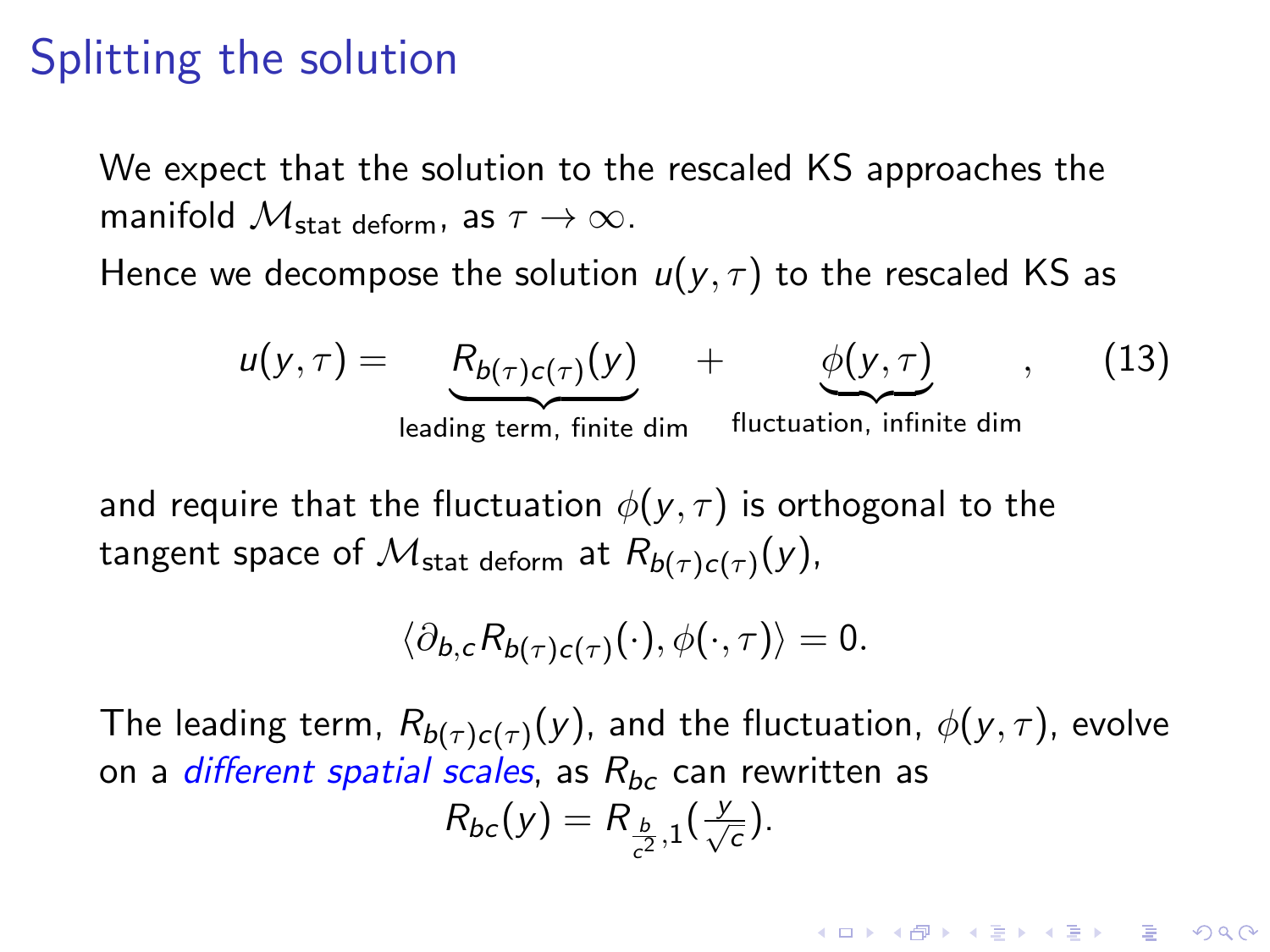#### Collapse dynamics

Restrict to the *radially symmetric* case. Substituting the splitting

$$
u=R_{bc}+\phi
$$

into the rescaled KS and projecting the resulting equation onto  $\mathcal{M}_{\text{stat}}$  deform, we arrive at

$$
\begin{cases}\n c_{\tau} = 2a - \frac{4(b-1)}{\ln(\frac{1}{a})} + R_1(\phi, a, b, c), \\
\frac{b_{\tau}}{a} = -\frac{2(b-1)}{\ln(\frac{1}{a})} + R_2(\phi, a, b, c),\n\end{cases}
$$
\n(14)

 $|R_i(\phi, a, b, c)| \lesssim \frac{a}{\ln^2(\frac{1}{a})}$  $\frac{1}{\ln(\frac{1}{a})}[(b-1)\|\phi\|_{L^2}+\|(1+|y|^2)^{-1}\phi\|_{L^2}^2],$ and an eqn for the fluctuation  $\phi$ . To eliminate a large term on the r.h.s. we choose

$$
b-1=\frac{1}{2}a\ln\frac{1}{a}.
$$

then ignoring  $R_i$ , these equations give the differential eq. for  $\emph{a}$ 

$$
a_{\tau} = -\frac{2a^2}{\ln(\frac{1}{a})} + O(\frac{a^2}{\ln^2(\frac{1}{a})}).
$$
\n(15)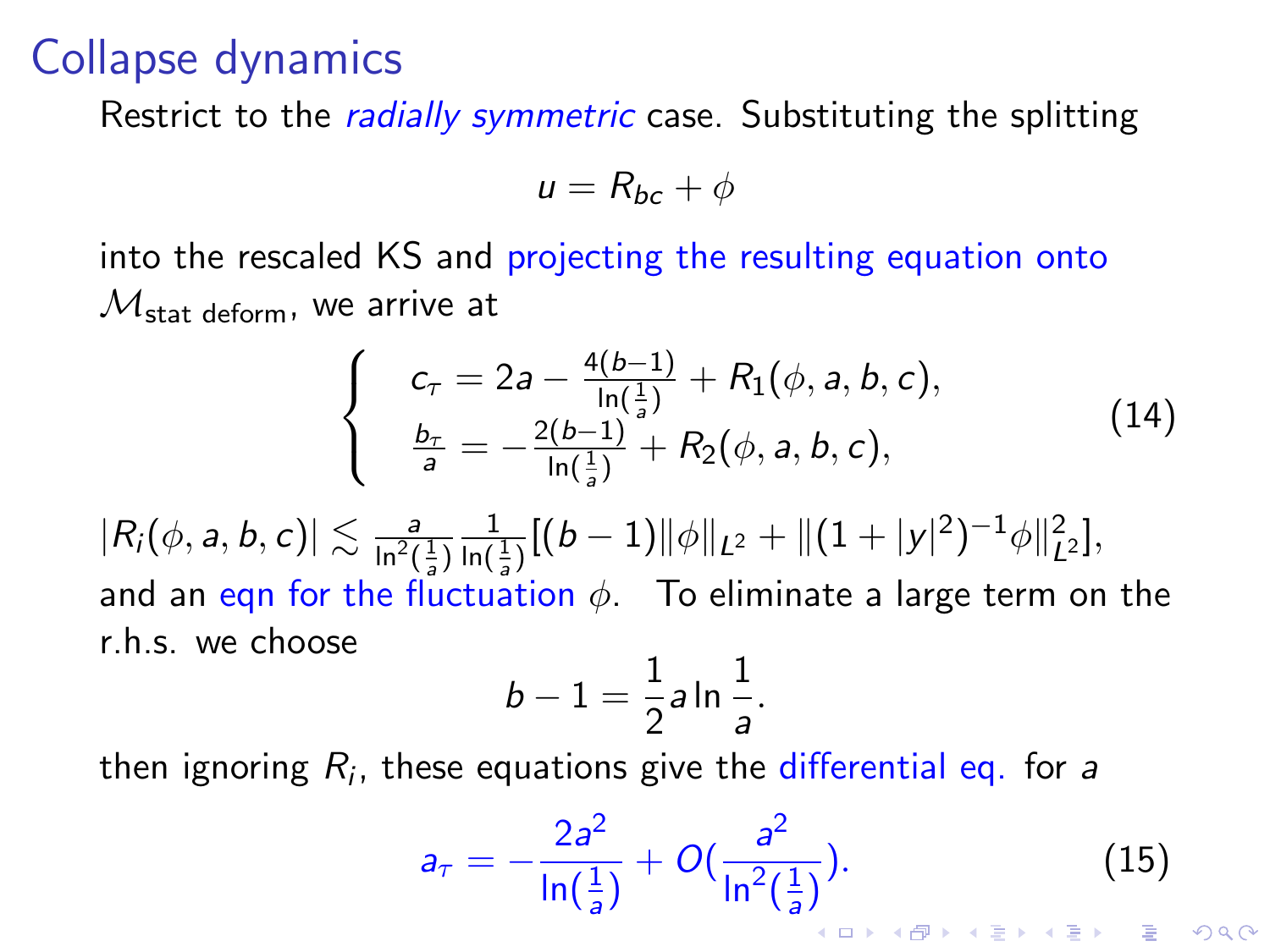Solving the equation

$$
a_{\tau} = -\frac{2a^2}{\ln(\frac{1}{a})} + O(\frac{a^2}{\ln^2(\frac{1}{a})}).
$$

in the leading order and recalling that

$$
\lambda(t)\dot{\lambda}(t)=-a(\tau)
$$

where

$$
\tau = \int_0^t \frac{1}{\lambda^2(s)} ds,
$$

we obtain the scaling law

$$
\lambda(t)=(T-t)^{\frac{1}{2}}e^{-|\frac{1}{2}\ln(T-t)|^{\frac{1}{2}}}(c_1+o(1)).
$$

K ロ K K (P) K (E) K (E) X (E) X (P) K (P)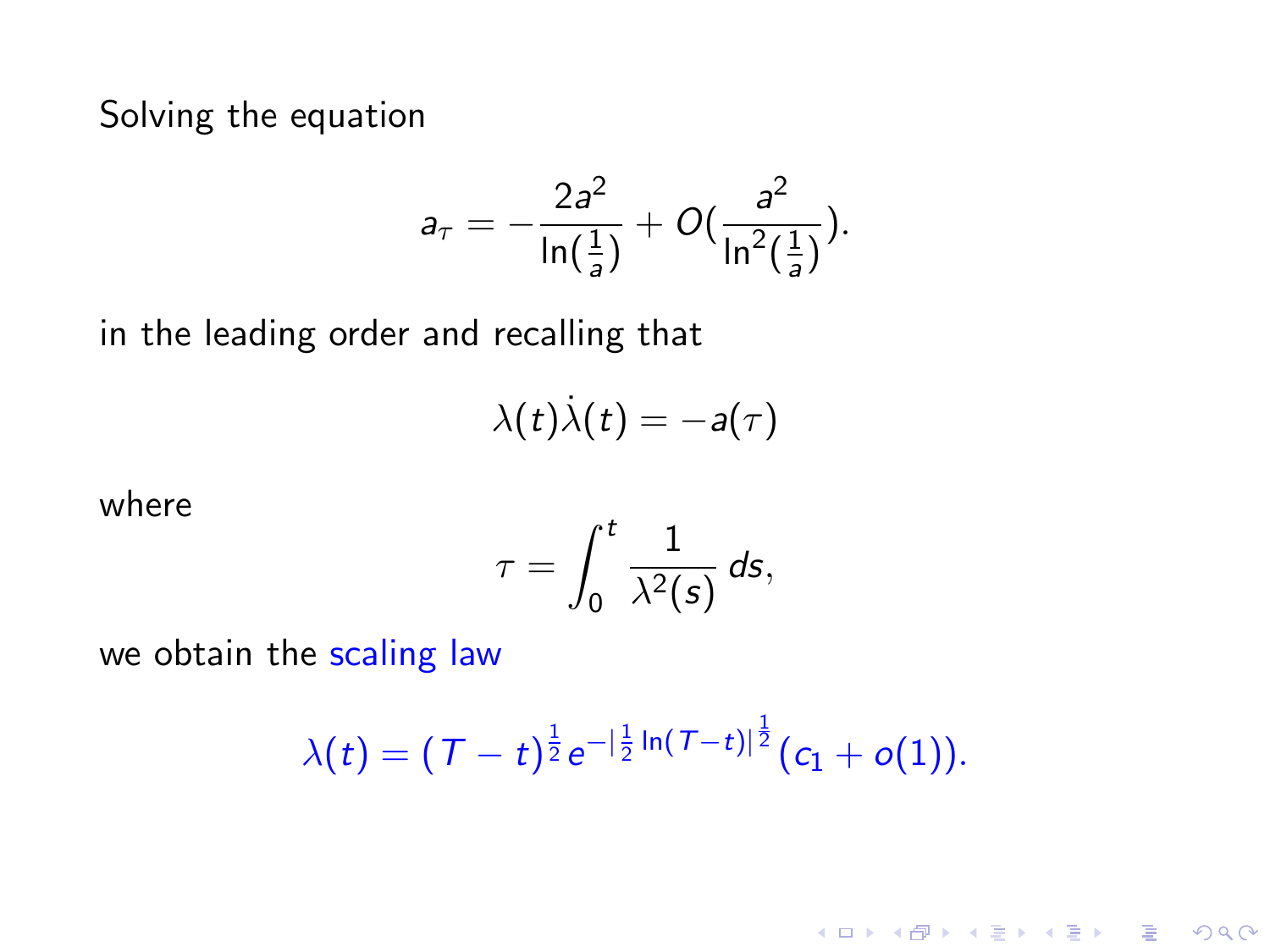#### Numerical simulations



Figure: The right pane plots the quantity  $J(\lambda):=e^{\sqrt{4\ln{\frac{\lambda_0}{\lambda}}}}/\sqrt{\ln{\frac{\lambda_0}{\lambda}}}(\frac{\lambda}{\lambda_0})^2$ against time, which according to the  $\lambda$ -equation should be linear as the blowup time is approached.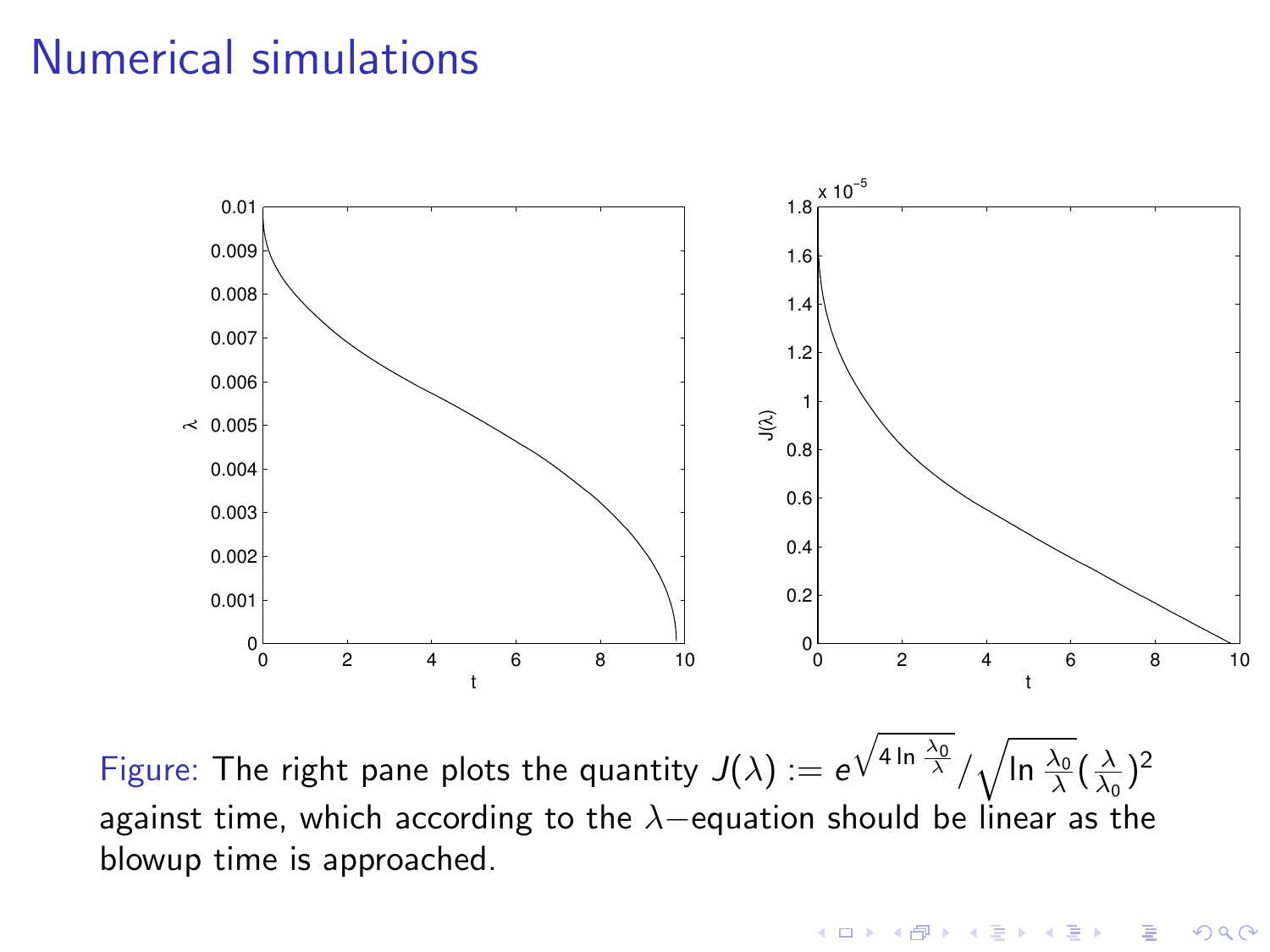#### Related Results and Conclusions

Related results: Velázquez, Herrero - Velázquez, Lushnikov, Dyachenko - Lushnikov - Vladimirova

Rigorous results: Rafael and Schweyer

Conclusions: We described the universal profile of the collapse, which depends in a 'self-similar' way on a single time-dependent parameter,  $\lambda$ , whose dynamics is is given by the equations

$$
a_{\tau} = -\frac{2a^2}{\ln\left(\frac{1}{a}\right)} + O\left(\frac{a^2}{\ln^2\left(\frac{1}{a}\right)}\right),\tag{16}
$$

$$
\lambda(t)\dot{\lambda}(t) = -a(\tau(t)),
$$

**KORKAR KERKER EL VOLO** 

where the new and old times are related as  $\tau=\tau(t)\equiv\int_0^t$  $\frac{1}{\lambda^2(s)}$  ds.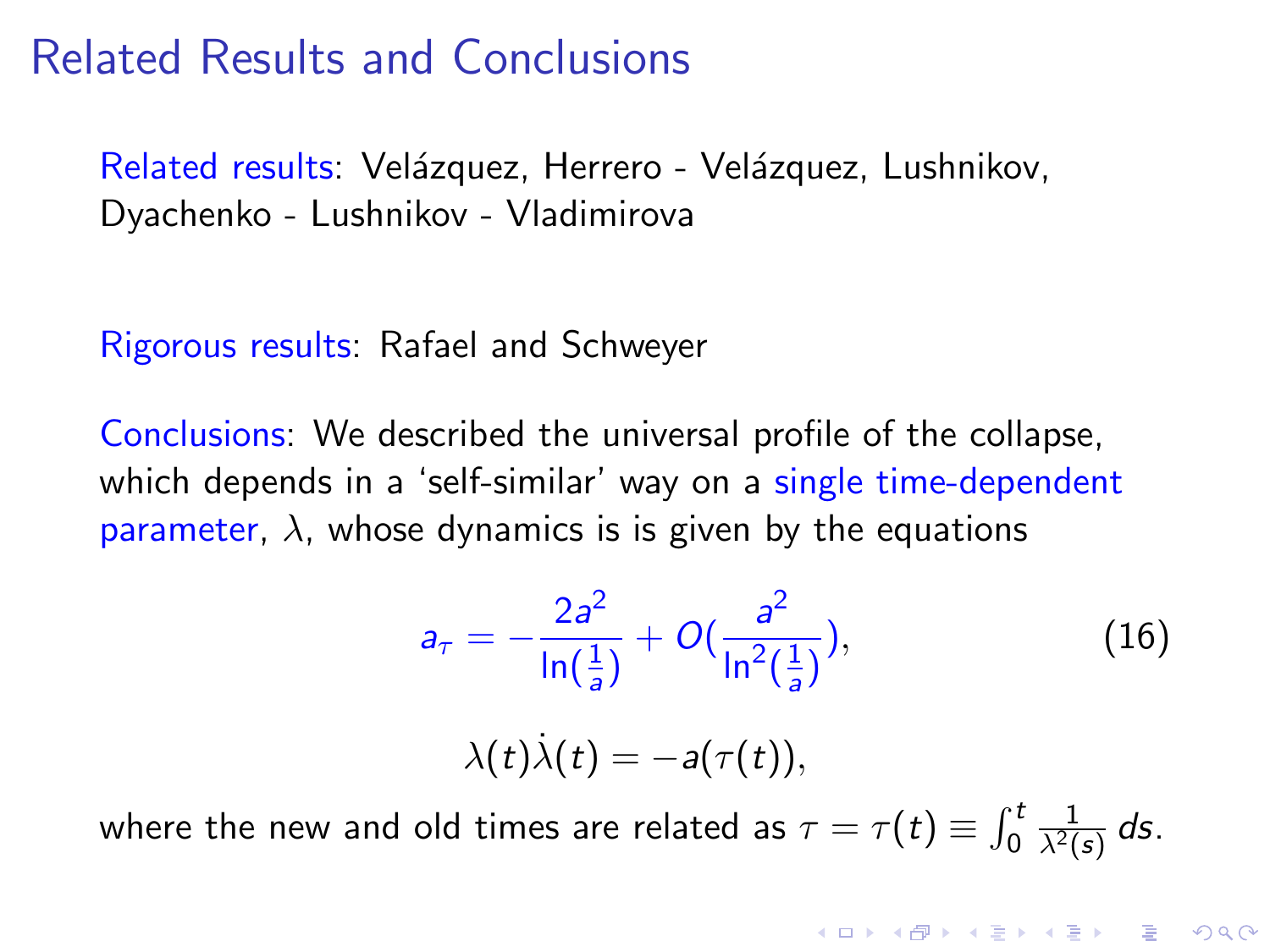# **Perspectives**

- $\triangleright$  Non-radially symmetric solutions
- $\blacktriangleright$  The full Keller Segel model
- $\triangleright$  Extension to many agents and to angiogenesis
- $\blacktriangleright$  Kinetic and stochastic theory

$$
\partial_t f + \mathbf{v} \cdot \nabla_x f = \lambda \mathcal{T} f,\tag{17}
$$

KID KA KERKER E VOOR

where the LHS is the material derivative with  $\dot{v} \cdot \nabla v f$ neglected and  $T = T(c)$  is a turning operator

- $\blacktriangleright$  Incorporate intracellular chemosensory system
- $\blacktriangleright$  Hyperbolic regimes
- $\triangleright$  Chemotaxis in self-generated fluid flow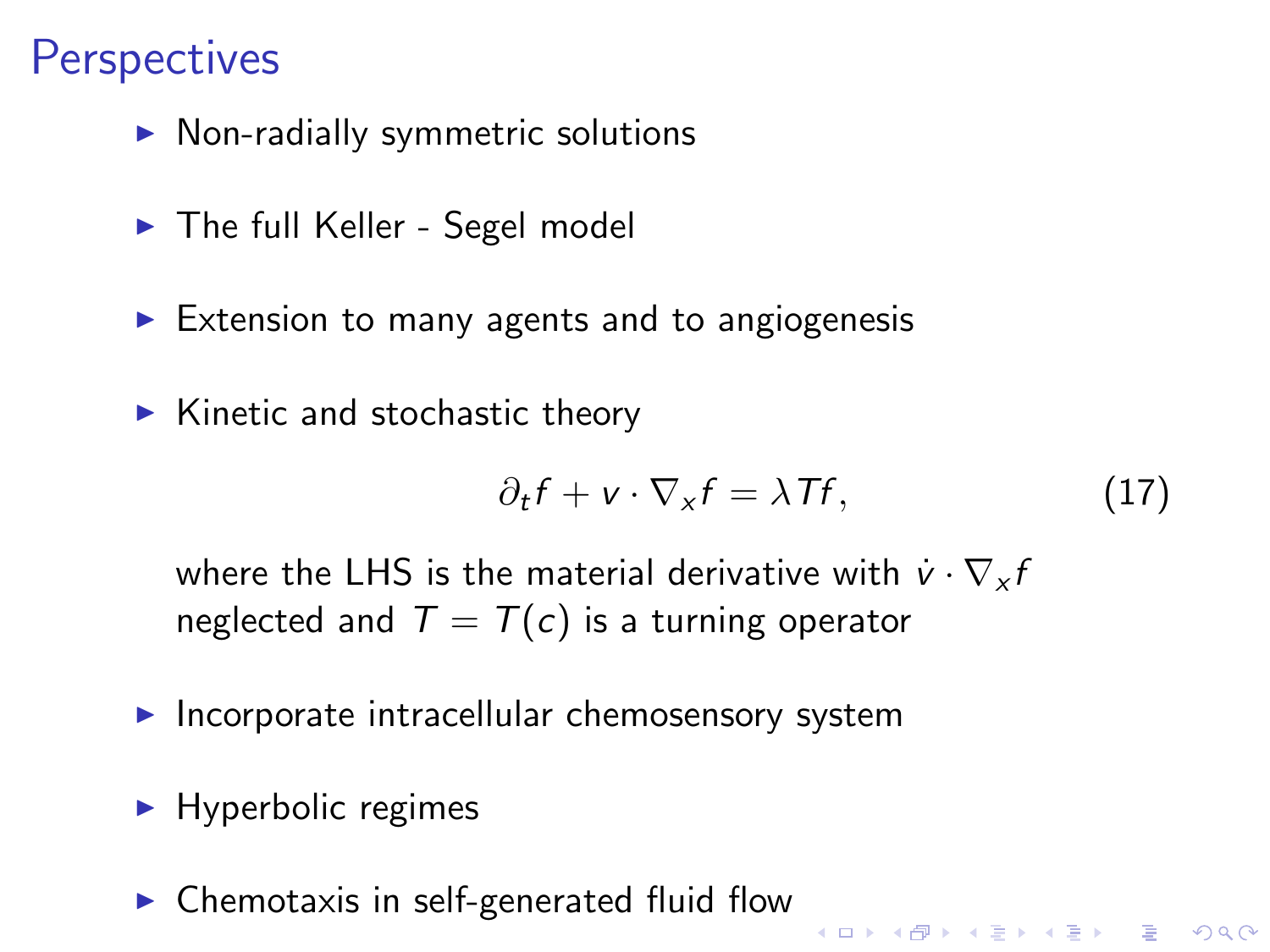Thank-you for your attention.

KID KAR KE KE KE A BI YA GI